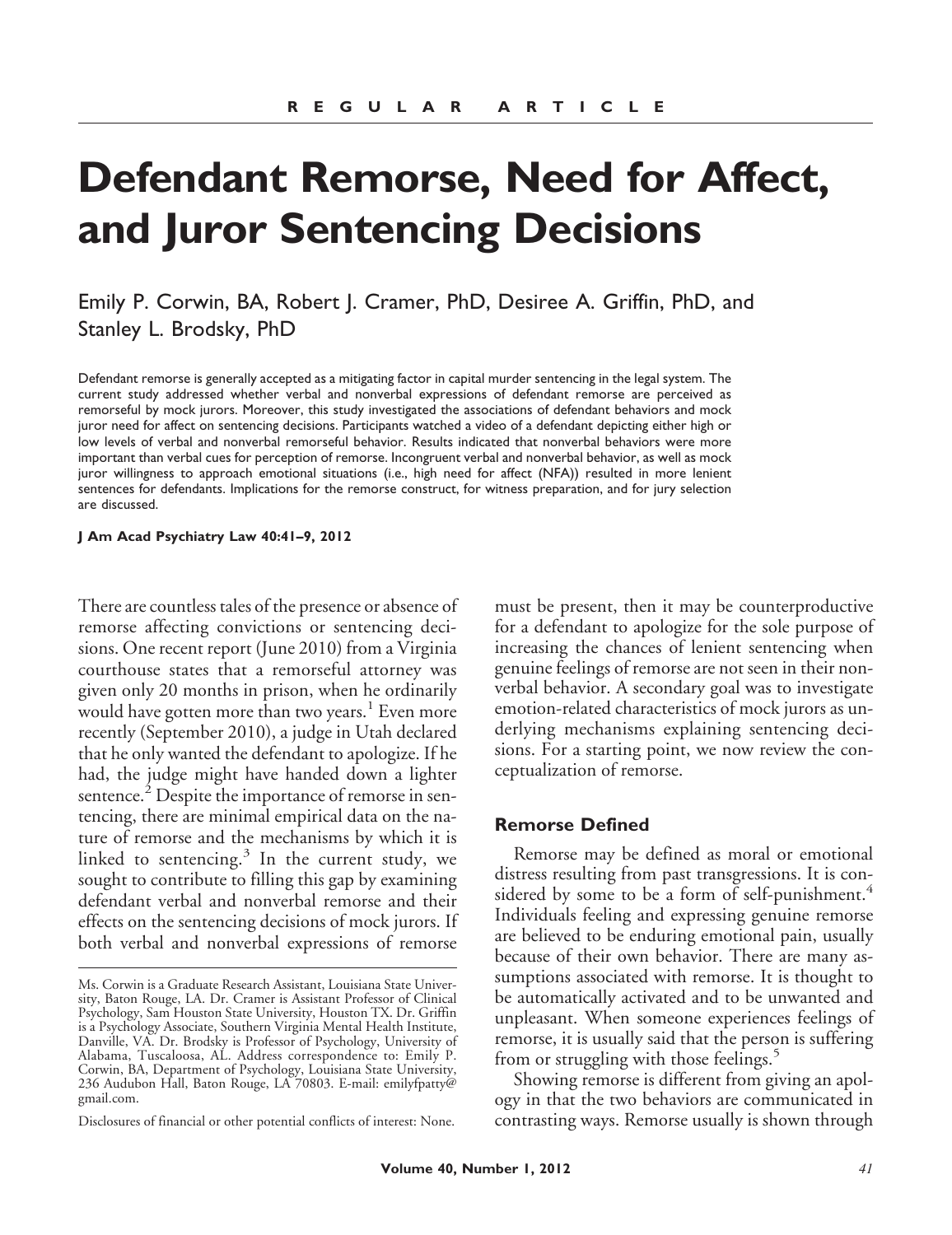behavior, whereas apologies typically are spoken. Lazare<sup>6</sup> has defined the goals of apology giving as the following: restoring dignity and power, regaining trust, feeling cared for, extending empathy and understanding, and letting go. Weisman<sup>5</sup> stated that an apology is often the spoken form of the remorse felt by an individual. He also stated that when dealing with apologies, it is necessary to focus on the words spoken, and when dealing with remorse, it is necessary to pay attention to gestures, facial expressions, and feelings.<sup>5</sup>

## **Nonverbal and Verbal Cues of Remorse**

The manner in which people interpret cues of remorse may influence sentencing outcomes. Robinson *et al*. <sup>7</sup> found that when trial transcripts were embedded with remorseful cues and side notes, participants rated the defendant to be more remorseful. The transcripts were either embedded with references to remorseful behaviors, including crying, frowning, and an unsteady voice, or nonremorseful cues, including persistent eye contact and a relaxed demeanor. The authors concluded that the written descriptions of nonverbal signs of remorse reliably predicted perceived remorse.<sup>7</sup> Some of these indicators of remorse included pulling down the corners of the mouth, looking at the floor or not making eye contact, and resting the head in hands or covering the face. (The paradox in this study is that written, verbal reports of nonverbal behavior were accepted as nonverbal behavior.) Other nonverbal cues of remorse used in this study were a sad demeanor, slouching, and a red face. The most obvious sign of remorse was crying, and this nonverbal cue was found to be significant as well.

Verbal statements of remorse can be given by a transgressor to the person harmed in various ways. Verbal expressions of remorse include statements such as "excuse me," "I'm so clumsy," "I feel terrible," or simply "I'm sorry." Verbal expressions also can include offers to help and requests for forgiveness.<sup>8</sup> In a legal context, a defendant can explain his or her actions in court and apologize, typically at the time of sentencing. Likewise, an expert witness can give an opinion on the defendant's level of remorse.<sup>9</sup>

It is likely that verbal and nonverbal expressions of remorse affect observers in different ways. Past research suggests that nonverbal cues are more important in impression formation and communicating emotion than are verbal cues.<sup>10,11</sup> However, Hall

and Mast $^{12}$  identified situations in which verbal cues are used more to infer thoughts and feelings in observation of natural conversation. They suggested that people first look to words, and then rely on nonverbal cues when the words are unhelpful or when there is an obvious incongruency between the two.

## **Remorse in a Legal Context**

The research literature generally supports the notion that remorsefulness reduces the severity of sentences for convicted offenders.<sup>3,13,14</sup> The defendant's acceptance of responsibility for a crime plays a role in remorse.<sup>15</sup> The Federal Courts follow a remorse paradigm in which acceptance of responsibility is recognized as an indication of remorse.<sup>14</sup> Accepting responsibility for a transgression has been shown in many cases to be important in the perception of remorse.5,9,16 Remorse is seen as mitigating because it is often understood as the first step in the rehabilitation of a criminal. Remorse signifies that the criminal feels the pain and reality of what has been done and is not likely to commit the crime again, to avoid having these feelings.<sup>5,7,9</sup> The commitment not to recidivate is a compelling argument to assign a lesser sentence to a criminal. Because remorse is related to the commitment not to recidivate, it is another example of how it is likely to reduce the length of sentences in the decisions of mock jurors.<sup>5,9</sup>

In contrast Heise and Thomas<sup>17</sup> asserted that a remorseful criminal will be judged as harshly as any other criminal, because remorse will not soften the perception of a criminal. Slovenko $4$  saw apologies and remorse quite differently from Heise and Thomas.<sup>17</sup> He concluded that defendants who apologize are seen as more human, which goes against preconceived notions of how criminals should behave. This humanizing of criminals could, in effect, make sentencing decisions more lenient. Further, Robinson and colleagues $\prime$  theorized that criminals seem more at fault when they express no signs of remorse.

# **Need for Affect**

The need for affect (NFA) is a personality trait defined by Maio and Esses as "the motivation to approach or avoid emotion-inducing situations" (Ref. 18, p 583). Individuals differ in the tendency to approach or avoid emotional situations. After devel-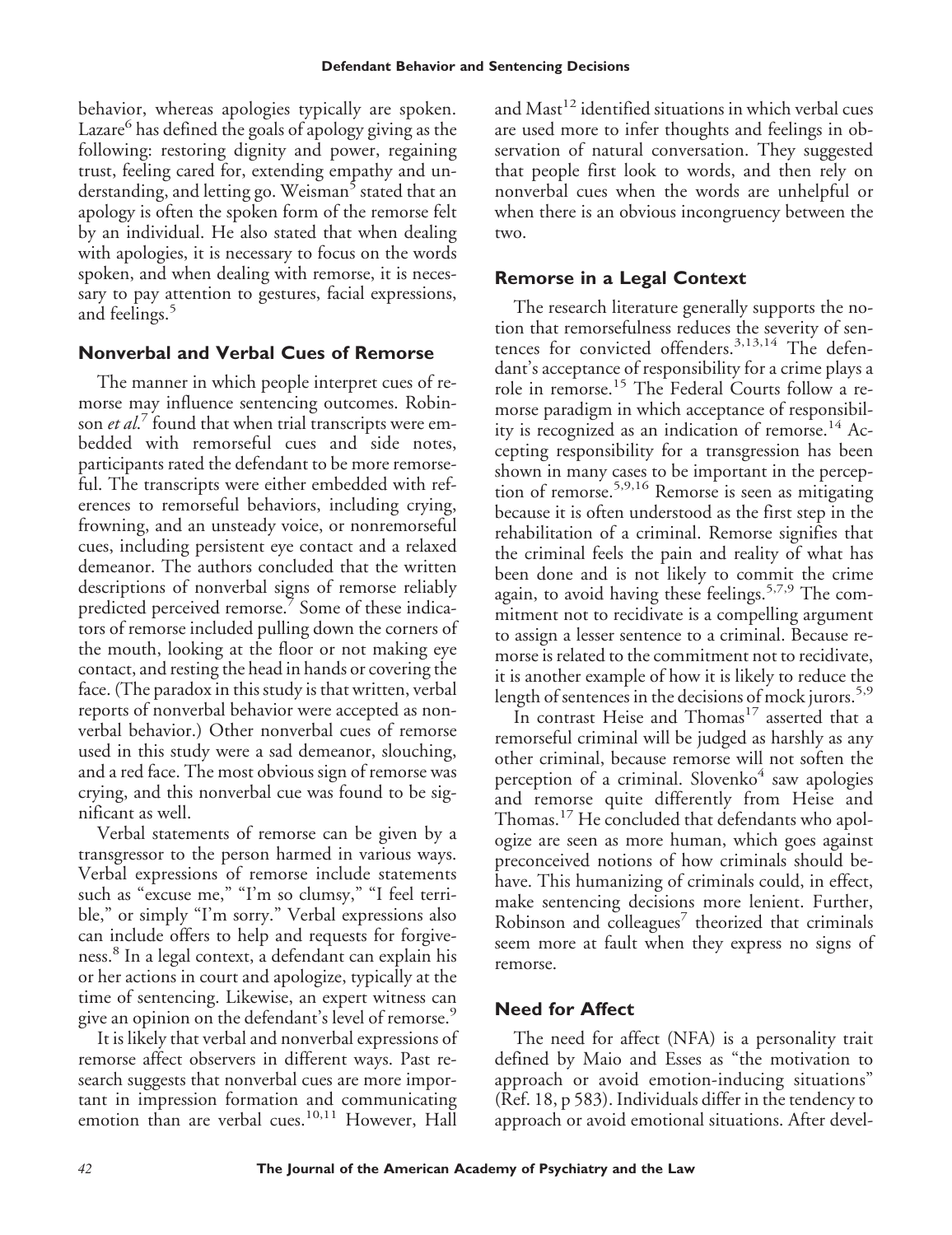oping a scale to measure NFA, they found that those high in the approach component of NFA were more likely to become emotionally involved in public events. In addition, they found that individuals high in this measure were more likely to express extreme opinions and to watch movies that elicited extreme emotions. People with a high need to avoid emotional situations did not engage in these activities.

Given that sentencing decisions can be an emotion-invoking experience, NFA may play a role in influencing sentencing. Maio and Esses<sup>18</sup> suggested that the approach component may be related to positive affect or emotions, whereas the avoidance component may be related to negative affect or emotions. Therefore, those high in the need to approach emotional situations may be more inclined to choose the positive outcome, life over death in a capital trial situation and fewer years in other sentencing. Because negative affect correlates with the avoidance component, the opposite could be true. It may be speculated that people who avoid emotional situations assign the more negative outcome. Thus, the components of NFA may have direct effects on sentencing outcomes.

# **Method**

# *Design*

This project was modeled after Adams and Brodsky.<sup>9</sup> (Their design was similar, but instead of having a defendant give an apology himself, an expert witness was recorded attesting to the defendant's level of remorse, either high or low.) We used a betweensubjects  $2 \times 2$  factorial design. The levels of each of the independent variables were the defendant's verbal behavior (remorseful versus nonremorseful) and defendant nonverbal behavior (remorseful versus nonremorseful). When defendant verbal and nonverbal behavior were remorseful, remorse was hypothesized to be present. However, when defendant verbal and nonverbal behavior were nonremorseful, the defendant was hypothesized to demonstrate a near absence of remorse. The dependent variables were sentencing recommendations in capital trials of life in prison without parole or the death penalty, as well as the perceived remorse of the defendant. A capital case was selected because only in such cases are jurors requested and allowed to make a sentencing recommendation. Thus, the use of capital sentencing increased the external validity of the research.

## *Participants*

Participants were 206 Introductory Psychology students from a large, public southeastern university. For the overall sample, there were more female ( $n =$ 137, 66.5%) than male ( $n = 67$ , 32.8%) participants. Of those enrolled, 176 (85%) identified themselves as white, 19 (9%) as African American, 4 (2%) as Latin American, and 4 (2%) as other. The distribution was generally representative of the population from which the sample was taken. The minimum age of participants was 18 and the maximum was 23; the mean age was 18.68 (SD 0.85).

The University of Alabama Institutional Review Board granted approval for the research.

Data from participants who would not consider the death penalty (i.e., not death-qualified) were excluded from the analyses ( $n = 20$ ). This reflects the standard set in *Wainwright v. Witt*, which requires all jury members to be death qualified or willing to assign the death penalty.<sup>19</sup> Two people failed to answer the questions concerning death qualification and were excluded from analyses. Therefore, data from the remaining 184 participants were included in this study. The number of participants in each group was comparable.

# *Stimuli*

Four courtroom simulation videos were created reflecting the four conditions of the independent variable. The videos were about five minutes long. The defendant had been convicted of capital murder and was awaiting sentencing. He had been in need of money and had robbed a store, killing an attendant during the robbery. In each video, the defendant gave verbal testimony consisting of an apology with remorse either present or absent. The transcripts for these statements were adapted from an actual trial in which the defendant apologized before the jury decided his sentence.<sup>20</sup> During one statement, the defendant apologized for the loss of life and the pain he had caused other people (remorseful verbal condition) and, during another, he showed shallow remorse by apologizing once to his own family and expressing regret over missed opportunities in his own life (nonremorseful verbal condition). The defendant was shown listening to the judge's instructions to the jury and demonstrating nonverbal behaviors of remorse (crying, looking down, hanging his head, and tensing his arms) or displaying a lack of remorse (keeping eye contact, expressing boredom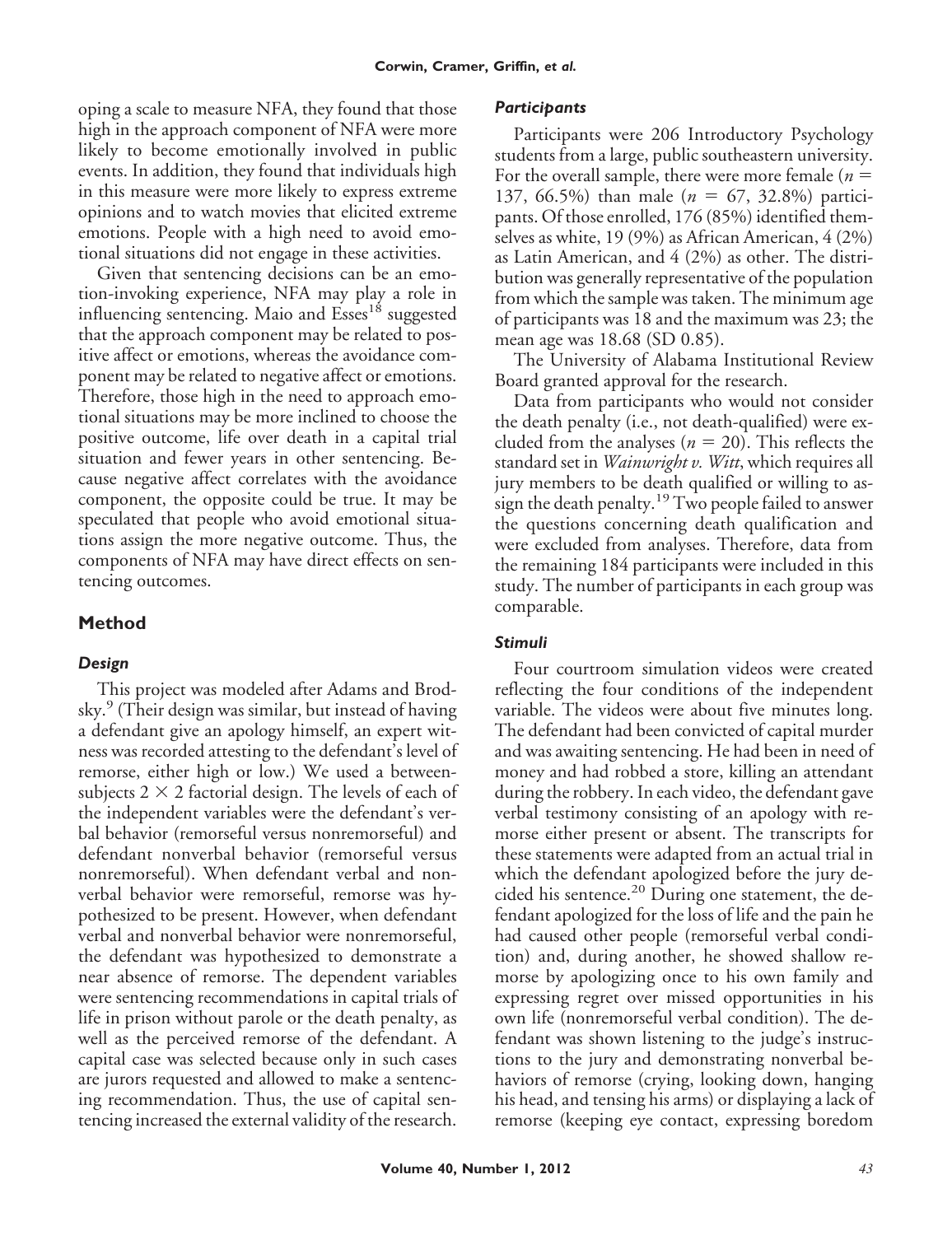by looking around, passing notes to his lawyer, and smiling). The defendant was played by a 29-year-old Caucasian male actor. He wore a black suit and was clean shaven. Taping took place in a mock court room.

#### *Measures*

#### *Demographic Questionnaire*

A demographic information sheet was used to gather data about the participants' age, gender, college major, and race. Participants were asked about political orientation and opinions on the death penalty. If the participant indicated a strong opposition to the death penalty (indicating 1 or 2 on a 10-point scale), another question was posed to ascertain whether the participant would, in any case, ever consider assigning a sentence of the death penalty.

## *Sentencing Questionnaire*

Created by Adams and Brodsky,<sup>9</sup> the sentencing questionnaire consists of 10 Likert-type questions designed to assess jurors' decision-making processes during the sentencing phase of a capital trial.<sup>9</sup> The questionnaire required the participant to choose a sentence of life in prison without parole or the death penalty.

## *Need for Affect Scale*

The NFA scale was developed by Maio and Esses<sup>18</sup> to measure an individual's desire or ability to approach or avoid emotional situations. It is composed of 26 items. Thirteen of these measure the need to approach emotions, and 13 measure the need to avoid them. A total score is tabulated by subtracting the avoidance score from the approach score. There is good internal consistency for the approach ( $\alpha = .83$ ) and avoidance ( $\alpha = .84$ ) scores.<sup>17</sup> Cronbach's  $\alpha$  values obtained in the present study for the approach (.85) and avoidance (.84) subscales were at equally acceptable levels. NFA subscales were used to examine how approach to emotion influenced sentencing decisions.

## *Remorse*

A single Likert item was used to evaluate perceptions of remorse, where higher values reflected greater degrees of perceived remorse. Response options range from 1 (strongly disagree) to 5 (strongly agree that the defendant is remorseful). The item read "The defendant was remorseful." This item was adapted from the remorse questionnaire of Adams and Brodsky.<sup>9</sup>

#### *Procedure*

Participants read an information sheet that described their rights as participants, what would happen during the study, and the nature of informed consent. After consent, background information was read aloud to them on the guilt phase of the trial. This background information explained the terms mitigating and aggravating factors, and it also let participants know that their job was only to assign a sentence, as the defendant already had been found guilty by a jury. The participants then watched a video of the defendant during the mock trial. The segment of the trial featured the defendant giving a statement of apology and listening to the judge's instructions to the jury. The spoken apology was either high or low in remorse. The judge's instructions to the jury were always the same, but the defendant in the video demonstrated remorse or lack of remorse, depending on the experimental condition. Participants were randomly assigned to one of four conditions in which the video they watched included: a remorseful verbal apology and remorseful nonverbal behaviors, a remorseful verbal apology and nonremorseful nonverbal behaviors, a nonremorseful verbal apology and nonremorseful nonverbal behaviors, or a nonremorseful verbal apology and remorseful nonverbal behaviors. Following the videotape featuring the defendant's apology and behavior, participants completed the sentencing questionnaire, the NFA scale, and the overall rating of defendant remorse.

Hypothesis formulation was as follows (see Fig. 1 for details). There were three hypotheses about mock juror perceptions of defendant remorse:

H1a: Mock jurors viewing remorseful verbal behavior will rate the defendant as most remorseful, in comparison to those viewing nonremorseful verbal behavior.

H1b: Mock jurors viewing remorseful defendant nonverbal behavior will rate the defendant as most remorseful, in comparison to those viewing nonremorseful defendant nonverbal behavior.

H1c: Main effects in hypotheses 1a and 1b will be qualified by an interaction between defendant verbal and nonverbal behaviors, such that mock jurors viewing the combination of remorseful defendant verbal and nonverbal behaviors will rate the defendant as most remorseful compared with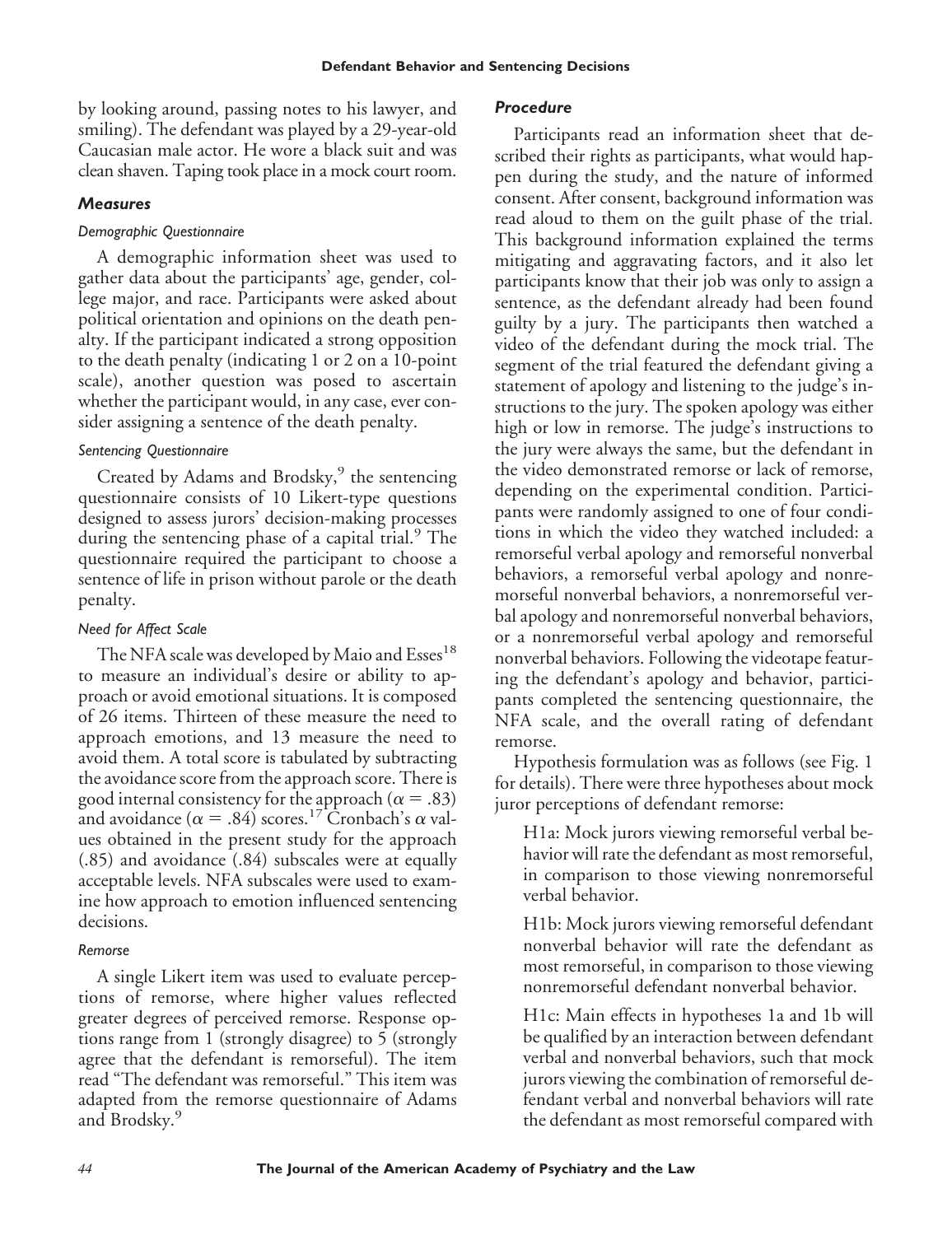

**Figure 1.** Literature summary for hypothesis formulation.

other combinations of witness remorse behaviors.

There were five hypotheses about mock juror sentencing decisions:

H2a: Mock jurors viewing remorseful verbal behavior will be more likely to recommend life without parole, in comparison to those viewing nonremorseful verbal behavior.

H2b: Mock jurors viewing remorseful defendant nonverbal behavior will be more likely to recommend life without parole, in comparison to those viewing nonremorseful defendant nonverbal behavior.

H2c: The main effects in hypotheses 2a and 2b will be qualified by an interaction between defendant verbal and nonverbal behavior, such that mock jurors viewing the combination of remorseful defendant verbal and nonverbal behaviors will be the most likely to recommend life without parole compared with other combinations of witness remorse behaviors.

H3a: Mock jurors more willing to approach emotion-inducing situations will be more likely to assign life in prison without parole.

H3b: Mock jurors who tend to avoid emotioninducing situations will be more likely to assign the death penalty.

## **Results**

#### *Hypotheses 1a through 1c*

To evaluate whether defendant verbal behavior and defendant nonverbal behavior had an effect on perceived levels of remorse, a 2 (defendant verbal behavior: remorseful versus nonremorseful)  $\times$  2 (defendant nonverbal behavior: remorseful versus nonremorseful) ANOVA was conducted on mock juror ratings of remorse. The overall model including main effects of both verbal and nonverbal defendant behavior and their respective interaction were significant,  $(F(3,179) = 5.36; p < .001)$ . Hypothesis 1a and 1c were unsupported, but hypothesis 1b was supported. There was no main effect for the verbal defendant behavior, nor was the interaction between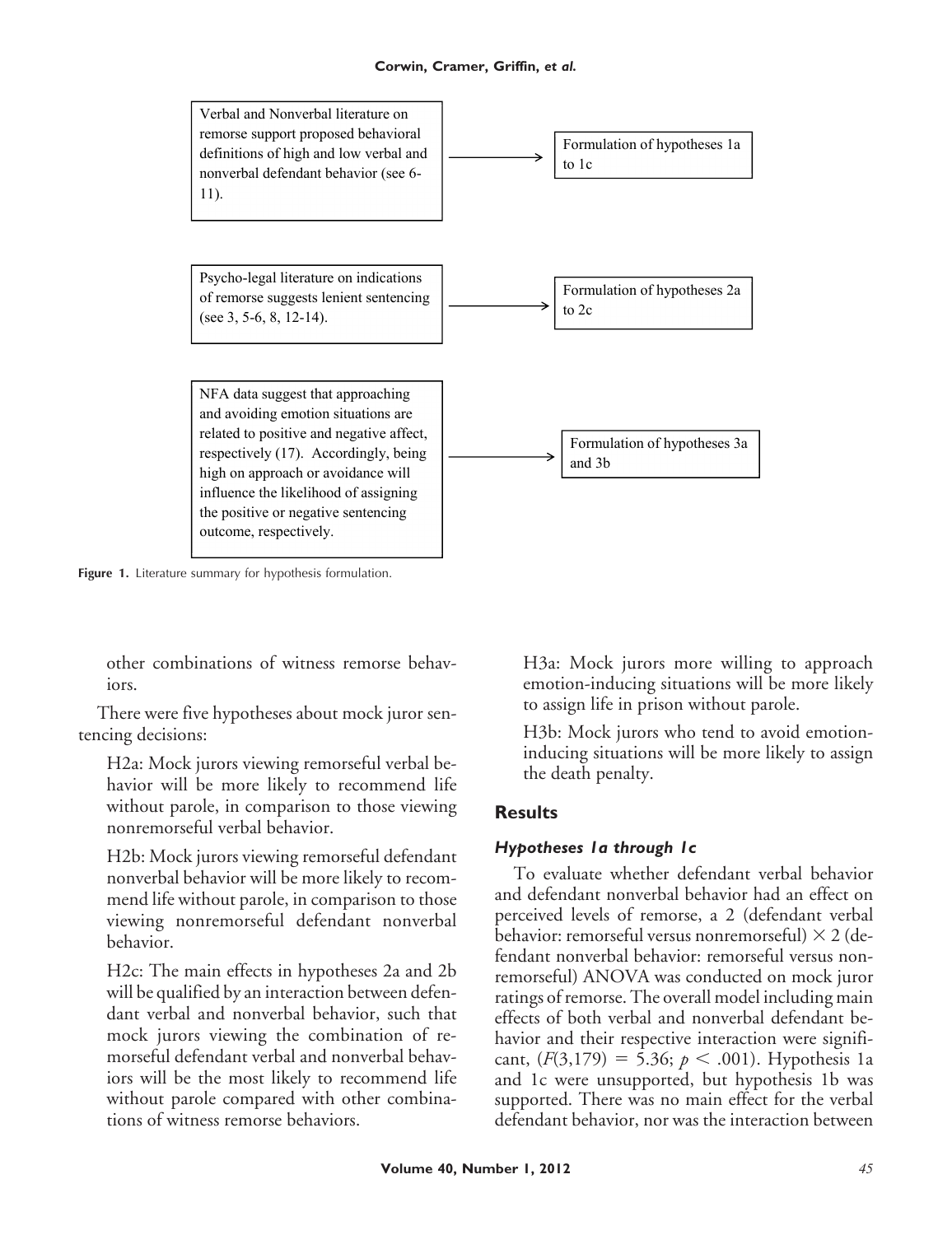#### **Defendant Behavior and Sentencing Decisions**

**Table 1** ANOVA Results for Verbal and Nonverbal Behavior on Perceptions of Remorse

|                 | F(df)          | p       | n <sup>2</sup> |
|-----------------|----------------|---------|----------------|
| <b>VB</b>       | 2.24(1, 179)   | .14     | .01            |
| <b>NVB</b>      | 14.14 (1, 179) | $-.001$ | .07            |
| $VB \times NVB$ | 0.001(1, 179)  | .96     | < 0.001        |

Bold, significant predictor variable. VB, defendant verbal behavior; NVB, defendant nonverbal behavior.

defendant verbal and nonverbal behavior significant (Table 1). However, the results indicated a significant main effect for the nonverbal defendant behavior variable, such that mock jurors in the remorseful nonverbal condition (mean  $(M) = 4.00$ ,  $SD = 1.00$ ) rated the defendant as more remorseful than those in the nonremorseful nonverbal condition ( $M = 3.34$ ,  $SD = 1.35$ ). These results suggest that the mock juror pays more attention to nonverbal behavior when perceiving remorse.

#### *Hypotheses 2a through 2c*

This set of hypotheses posited significant main effects and an interaction of defendant verbal and nonverbal behavior when predicting sentencing recommendation (life without parole versus death penalty). Binary logistic regression was used to assess these hypotheses. The collection of independent variables significantly predicted sentencing recommendation,  $(\chi^2(3) = 11.49; p < .01)$ . Table 2 summarizes this model. Both the main effect for defendant verbal behavior and its interaction with defendant nonverbal behavior predicted sentencing recommendation.

Follow-up cross-tabulations showed the following sentencing patterns for each independent variable. Of the mock jurors viewing defendant nonremorseful verbal behavior, 79.8 percent (71/89) assigned life without parole, whereas only 75.0 percent (69/ 92) of mock jurors viewing defendant remorseful verbal behavior assigned life without parole. Thus, defendant nonremorseful verbal behavior was mildly

**Table 2** Binary Logistic Regression of Defendant Behaviors Predicting Sentencing Recommendation

| IV                                                  | Beta |  |  | SE Wald p OR OR 95% CI                        |
|-----------------------------------------------------|------|--|--|-----------------------------------------------|
| <b>VB</b>                                           | 1.57 |  |  | $0.62$ $6.58$ $0.01$ $4.81$ $1.45-15.99$      |
| <b>NVB</b>                                          |      |  |  | $0.59$ $0.49$ $1.43$ $.23$ $1.80$ $0.68-4.71$ |
| $VB \times NVB$ -2.33 0.79 8.71 .003 1.10 0.02-0.46 |      |  |  |                                               |

Bold, significant predictor variable. IV, independent variable; SE, standard error of beta; OR, odds ratio; VB, defendant verbal behavior; NVB, defendant nonverbal behavior.

**Table 3** Cross Tabulations of Assigning Life Without Parole by Remorse Behavior

|                                                                     | Low Verbal       | High Verbal   |
|---------------------------------------------------------------------|------------------|---------------|
| Nonremorseful nonverbal                                             | 65.9% (27/41)    | 80.4% (37/46) |
| Remorseful nonverbal                                                | $91.7\%$ (44/48) | 69.6% (32/46) |
| Data ang tha managatago af tha tatal guarno agalgalag a gantanga af |                  |               |

Data are the percentage of the total group assigning a sentence of life without parole (number making the assignment/total group).

associated with lighter sentencing. However, the interaction between defendant verbal and nonverbal behavior was also significant and much more compelling. The percentages of those assigning life without parole are contained in Table 3. Overall, more lenient sentences were associated with inconsistent verbal and nonverbal remorseful behavior, whereas harsher sentences (i.e., the death penalty) were associated with congruency of verbal and nonverbal remorseful behavior.

#### *Hypotheses 3a and 3b*

Binary logistic regression was again used to assess NFA subscales (i.e., approach and avoidance) on sentencing recommendation. The collection of independent variables approached significance,  $(\chi^2(2) =$ 5.05;  $p = .08$ ). Table 4 summarizes this model. The approach subscale emerged as a significant positive predictor of sentencing recommendations, whereas the avoidance subscale did not.

#### **Discussion**

The results of the present study begin to fill the need for understanding mock jurors' perceptions of defendant remorse. Mock jurors who viewed remorseful nonverbal behaviors rated the defendant as being the most remorseful. However, the interaction between verbal and nonverbal remorse did not influence mock juror perceptions of remorse. Our findings provide a better understanding of how jurors process and interpret a defendant's verbal and nonverbal behaviors. The tendency for observers to pay attention to nonverbal behaviors when rating remorse is consistent with the findings of Hall and

**Table 4** Binary Logistic Regression of Need for Affect Subscales Predicting Sentencing Recommendation

| IV                                  | Beta | S.E. | Wald              | $\overline{D}$ | OR           | OR 95% CI                     |
|-------------------------------------|------|------|-------------------|----------------|--------------|-------------------------------|
| Approach $0.36$ $0.02$<br>Avoidance | 0.17 | 0.02 | 4.48 0.03<br>1.11 | 0.29           | 1.04<br>1.02 | $1.00 - 1.07$<br>$.98 - 1.05$ |

Bold, significant predictor variable. IV, independent variable. SE, standard error of beta; OR, odds ratio.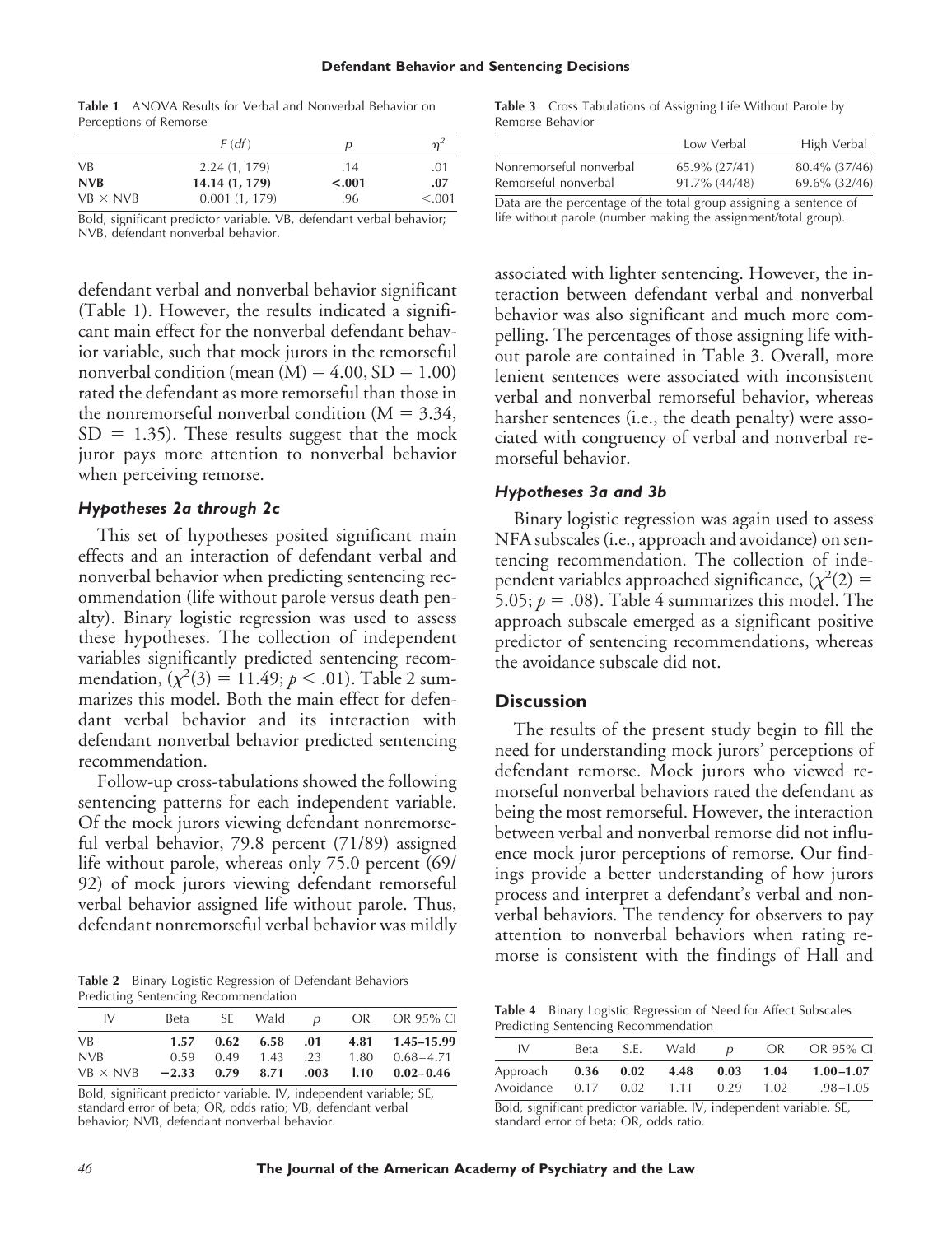Mast,  $12$  in the sense that nonverbal cues are more likely to be used to make judgments when verbal and nonverbal cues do not match.

There were no differences in sentencing outcome between high and low levels of nonverbal remorse. However, verbal cues of remorse were related to sentencing outcomes in that nonremorseful verbal behavior was linked to more lenient sentences. This seemingly counterintuitive finding was clarified by an interaction between defendant verbal and nonverbal cues of remorse. Sentencing was more favorable for defendants displaying incongruent verbal and nonverbal cues of remorse. Overall, these results may appear contrary to the fact that remorse often is highlighted as a straightforward mitigating factor in sentencing.<sup>3,14</sup> One potential explanation for these findings is that mock jurors perceived congruent verbal and nonverbal behaviors as faking and therefore expected that the criminal would not be rehabilitated and would recidivate.<sup>5,9,16</sup> Although seemingly counterintuitive, the context of sentencing may have influenced participants' perceptions, in that congruent verbal and nonverbal behaviors were judged as attempts at impression management as opposed to genuine remorse. In other words, mock jurors may have thought that the defendant's attempts were remarkably insincere.

Another potential explanation for our findings is that mock jurors did perceive sincere remorse in the congruent behavioral conditions, but they did not give the presence of remorse much weight in their evaluations of the defendant, leading to a higher frequency of death penalty sentences. Heise and Thomas $^{17}$  asserted that people evaluate others' emotions and roles together to assess complete meaning. If this totality of judgment is the case, then the defendant in the high-remorse condition in totality was seen by mock jurors as being too bad for remorse to ameliorate the final judgment.

One final conjecture is that mock jurors viewing consistent verbal and nonverbal defendant behaviors saw and perceived sincere remorse. Because of the presence of remorse, mock jurors subsequently assumed that the defendant was guilty and aware of his guilt. This, in turn, may have resulted in assignment of the death penalty. This possibility draws on the remorse model described by Bornstein *et al.*<sup>16</sup> concerning civil cases. The plaintiff in the civil case presented in that study was awarded more in damages when the defendant showed more remorse. Perhaps the same trend concerning remorse and the resulting assumed guilt occurs in criminal cases. The mock jurors may have seen the remorse displayed by the defendant in the congruent conditions and assumed that he was not only guilty but deserved retribution. In a capital murder trial, the most retribution that can be made against a defendant is the death penalty.

Alternatively, mock jurors may only look for a moderate level of remorse. Consistent with empirical literature on witness confidence that shows moderate levels of confidence to be ideal, $^{21}$  mock jurors may view medium levels of remorse as most appropriate. Too little remorse can come across as unemotional and deserving of the death penalty. On the other hand, too much remorse may be perceived as over the top and insincere, also leading to the death penalty. Maybe just the right, small but present amount of remorse was enough for the mock jurors to recognize and acknowledge it, but not be turned off by it, and give the sentence of life in prison without parole.

The subcomponents of the NFA scale were included to assess the influence of individual differences on predicting sentencing decisions. Mock jurors' need to approach emotionally charged situations affected the way they sentenced the defendant. The more one was willing to approach emotional events, the more likely that person was to assign a sentence of life in prison without parole. One possible explanation for this finding is that approach to affect, in and of itself, leads people to consider the positive emotional outcome (life) as opposed to the negative (death). The mock jurors' need to avoid emotionally charged situations had no significant effect on subsequent sentencing decisions. Those who tend to avoid emotional situations may simply not consider the positive or negative affective outcomes of sentencing.

## *Implications*

NFA, and specifically the approach subscale, proved to be an important predictor of the sentencing decisions of mock jurors. There are both theoretical and practical implications of this finding. There is little research on NFA. Our study showed how NFA is related to the sentencing decisions of mock jurors. This finding contributes to existing knowledge about the validity of the NFA scale. Likewise, the reliability of the scale is good; thus, NFA appears to be a construct that is measured consistently across situations and is highly applicable in a legal setting.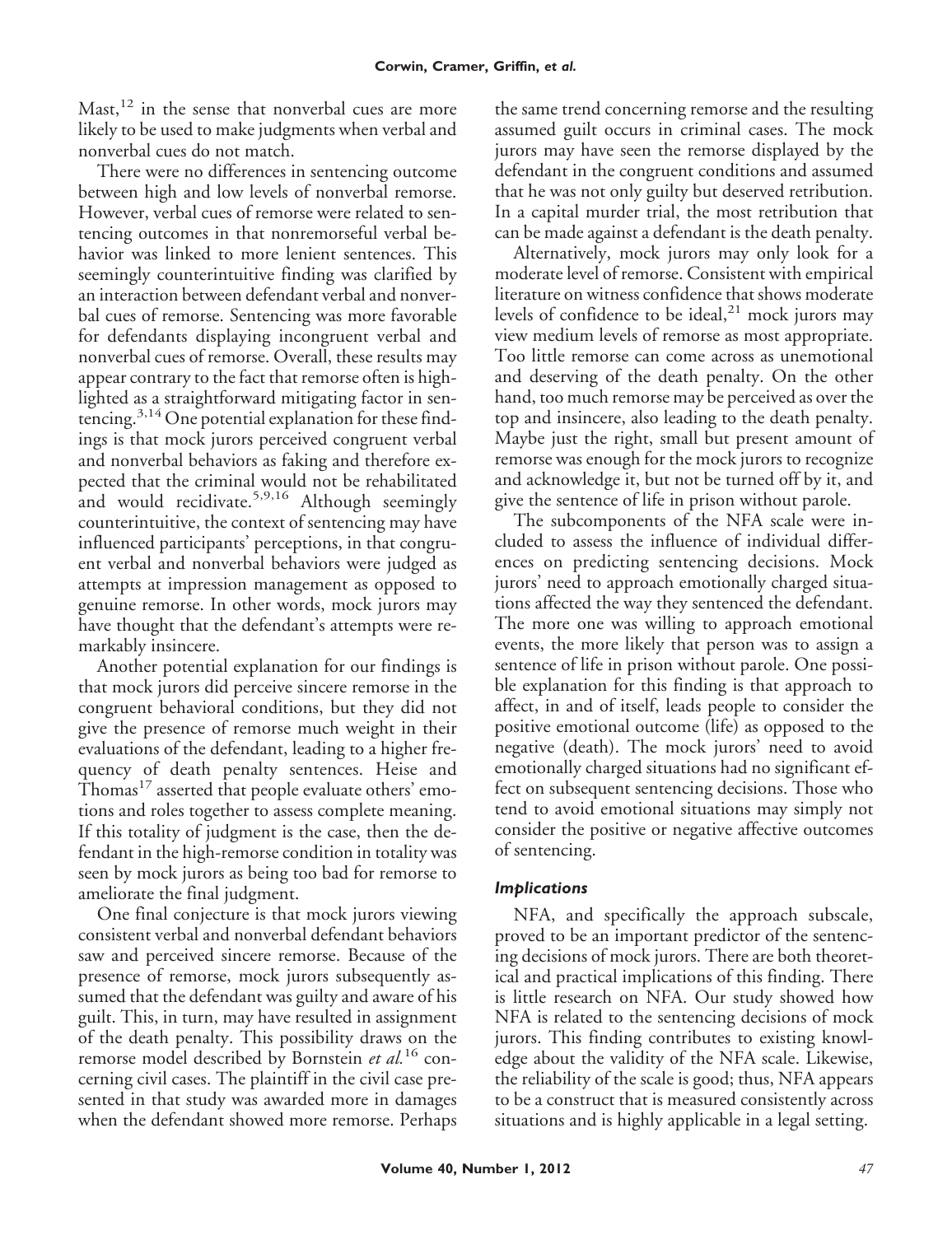The results of this study concerning NFA could be applied to the jury selection process. A common goal of attorneys during jury selection is to use questions to strike jury pool members possessing characteristics contrary to their side of the case.<sup>22</sup> Law pertaining to jury selection as a practice has explicitly banned striking potential jurors based on demographic characteristics.<sup>22</sup> However, the practice of jury selection commonly uses attitudes and traits to remove potentially biased jury pool members appropriately and ethically.<sup>22,23</sup> Although concerns about unethical practice are legitimate, fail-safes on the part of judges and opposing counsel are in place to ensure fair, ethical practices in a trial. Concerning present findings, the fact that approaching emotional situations leads to more favorable sentencing decisions in capital murder trials could be of value to defense attorneys. Within supplemental jury questionnaires, the approach subscale of the NFA scale could be posed to potential jury members as a way to identify those who are lower in approaching emotional situations.

There are theoretical and practical implications of our remorse findings. As a result of this study, we have a clearer understanding of verbal and nonverbal remorse and their effects on mock jurors' sentencing decisions. For example, behavioral cues associated with nonremorse include lack of eye contact and a disinterested demeanor. Verbal and nonverbal remorse are separate constructs in regard to how they are perceived by viewers and how they independently relate to sentencing decisions. Moreover, the congruency of verbal and nonverbal remorse may matter in witness preparation. The condition with the fewest death penalty assignments included nonremorseful verbal behaviors and remorseful nonverbal behaviors, indicating that perhaps the most effective way to avoid the death penalty is for capital defendants to appear to be remorseful and avoid making an apology.

#### *Limitations and Future Directions*

This study has several limitations. For instance, the sample was taken from a university population. University populations are generally of higher socioeconomic status than the general population and minorities are less represented on most college campuses. Also, because of the sample, there was a restricted age range. There were no participants over the age of 23, and juries often are made up of persons much older than this decidedly youthful age. Remorse may affect people of different ages differently, limiting the generalizability of these results. These sampling issues make generalizability difficult. Further, in jury decision-making research it is helpful to have a deliberation phase to increase external validity; the current study did not. Finally, a conceptual limitation of this study is that remorse is still in its early conceptual development in the literature. The present study was limited to the use of a single item measure of remorse, limiting full assessment of remorse and related ideas. Furthermore, it would have been useful and informative to have included data pertaining to whether remorse was important for these participants in coming to their final sentencing decisions. It is feasible, therefore, that results of the present study tap only one aspect of perceptions of the larger emotional fields of regret and remorse.

Further research should include collecting data from a community sample to increase external validity or with a jury pool sample to increase ecological validity. Repeating this study with the addition of a deliberation phase would make the situation more like an actual trial.  $NFA^{18}$  proved to be important in the results of the current study. Further incorporation of this scale could be useful in replicating and extending the findings related to NFA for future jury decision-making research. It also may be helpful to add the variable of need for cognition to a replication of the current study, because NFA and need for cognition have been related in the literature.<sup>24</sup> Future work may also seek to develop a psychometrically comprehensive measure of perceived remorse to replicate and extend current knowledge in the area.

#### **Acknowledgments**

The authors thank Lisa Fletcher for her valuable assistance with the manuscript.

#### **References**

- 1. Neil M: Super-remorseful attorney gets less time for mortgage fraud. ABA J. Available at: http://www.abajournal.com/news/ article/super-remorseful\_attorney\_gets\_less\_time\_for\_mortgage\_ fraud/. Accessed December 22, 2011
- 2. Morgan E: Judge chastises Bluffdale man for lack of remorse. Desert News. September 2010, p 1
- 3. Proeve MP, Smith DI, Niblow DM: Mitigation without definition: remorse in the criminal justice system. Aust N Z J Criminol 32:16 –26, 1999
- 4. Slovenko R: Commentary: remorse. J Psychol Law 34:397– 432, 2006
- 5. Weisman R: Showing remorse: reflections on the gap between expression and attribution in cases of wrongful conviction. Can J Criminol Crim Just 46:121–38, 2004